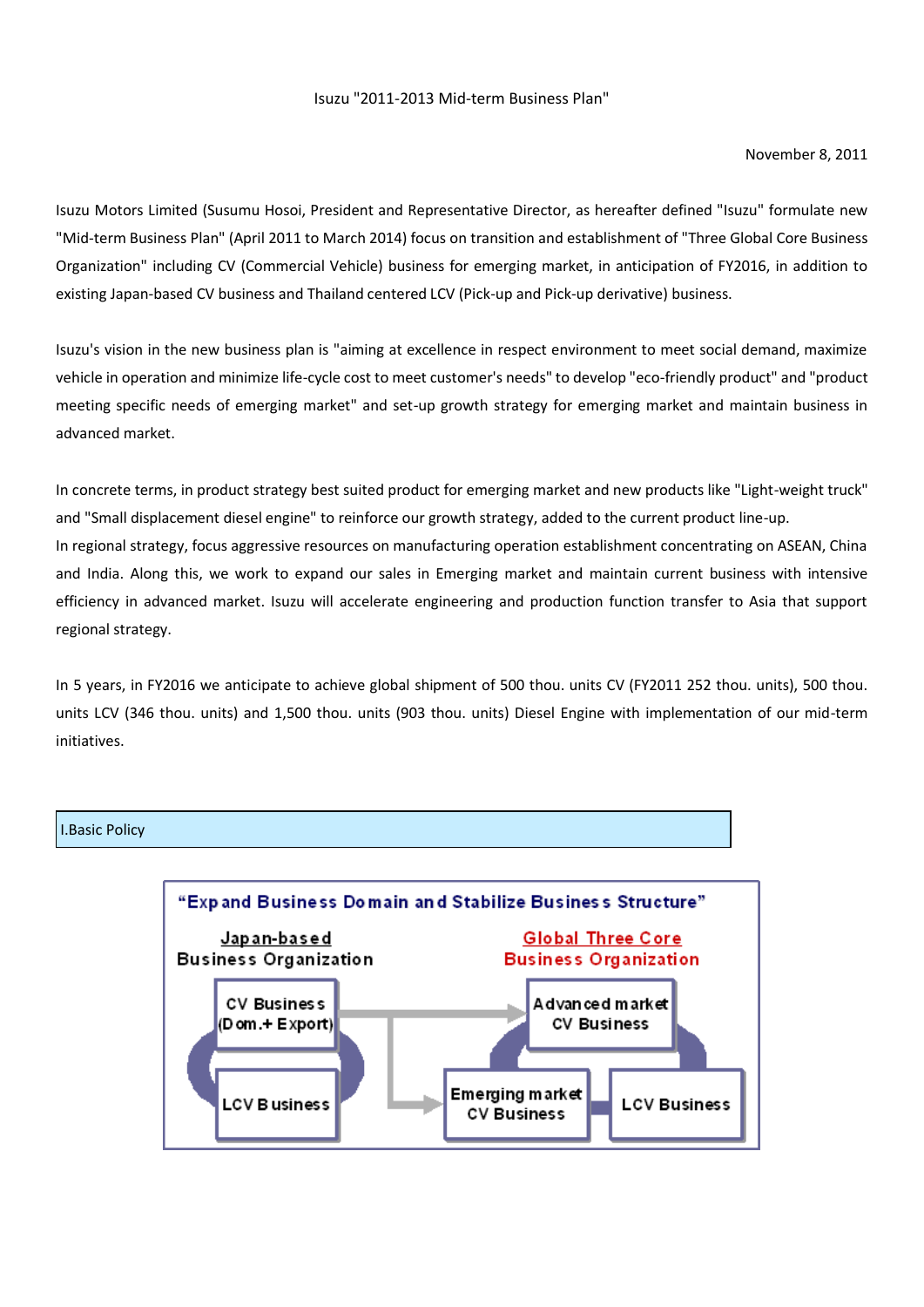# II.Mid-term Initiatives

## 1) Product Strategy

- 1. CV (Commercial Vehicle) and LCV (Pick-up and Pick-Up Derivative)
- Introduction of best suited product for emerging market by engineering function localization.
	- Low-priced HD (Heavy Duty Truck) for emerging market, LD (Light Duty Truck) /MD (Medium Duty Truck) for emerging market.
- Introduction of Next -generation HD and Pick-up/Pick-up Derivate
- New entry in Light-weight truck segment as future strategic vehicle.
- 2. PT (Powertrain)
- Accomplish fuel efficiency and cost reduction by DE (Diesel Engine) downsizing (small displacement/high-torque).
- Development of new small displacement DE for specialized for CV
- Take aggressive action to respond the needs for alternative fuel (Bio Diesel, Gas to Liquid, Dimethyl Ether), HEV (Hybrid Electrical Vehicle) and CNG (Compressed Natural Gas) Vehicle.

# 2) Regional Strategy

Prioritize business directions by regions and resources for business scale expansion.

#### 1. ASEAN

# [LCV Business]

- Introduction of next-generation Pick-up and its derivatives.
- Establish IMIT (NEWCO for Export) to strengthen global sales.

## [CV Business]

- Develop and introduce best suited product for emerging market to become Indonesia as a core foothold.
- 2. China
- Increase number of vehicle sales and improve ISUZU brand value through support to Qingling Motors Ltd.
- Form component business as core of business in China and strengthen global competitiveness of Isuzu DE through components and parts export.
- 3. India
- Improvement of ISUZU CV brand value and introduction of low cost LCV model to be Core Business of Isuzu Future Growth Strategy.
- 4. CV Sales Expansion market (Middle East, Asia, Central America, CIS, Oceania and Africa)
- Expand involvement in these sales regions and increase sales volume in the growing markets.
- 5. Advanced market (Japan, North America and Europe)
- Japan; Maintain business profitability and employment by expanding added value.
- North America and Europe; Maintain current business by improving vehicle business efficiency and strengthening parts operation.